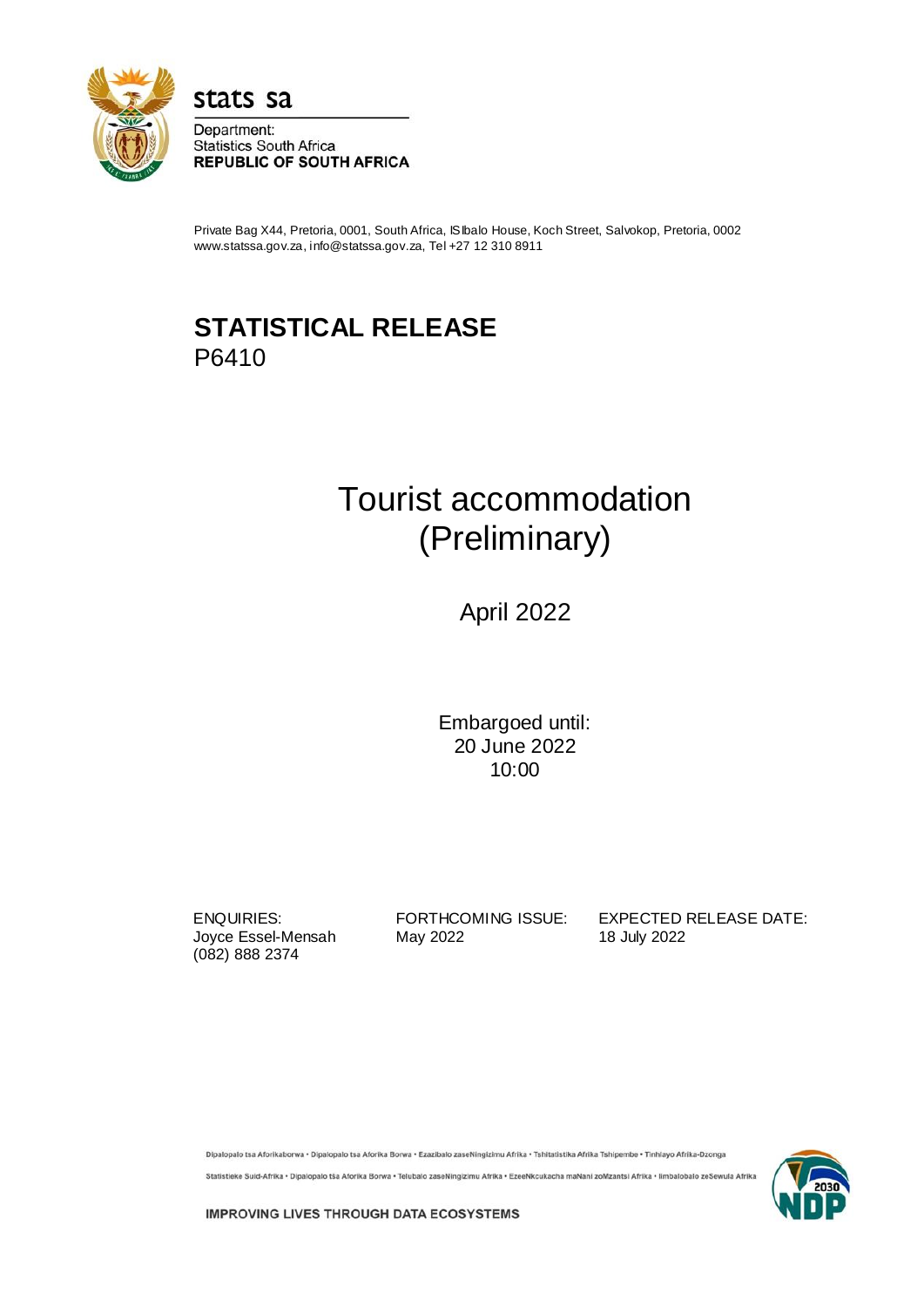### **Contents**

| Table A - Year-on-year percentage change in tourist accommodation statistics (income at current prices) 2  |
|------------------------------------------------------------------------------------------------------------|
| Table B - Year-on-year percentage change in income from accommodation at current prices by type of         |
| Table C – Income from accommodation at current prices for the latest three months by type of               |
|                                                                                                            |
|                                                                                                            |
|                                                                                                            |
|                                                                                                            |
| Table 2 - Year-on-year percentage change in income from accommodation at current prices5                   |
|                                                                                                            |
| Table 4 – Tourist accommodation statistics by type of accommodation (income at current prices)6            |
| Table 5 - Year-on-year percentage change in tourist accommodation statistics by type of accommodation      |
| Table 6 – Contribution of each type of accommodation to the year-on-year percentage change in income from  |
| Table 7 - Seasonally adjusted tourist accommodation statistics by type of accommodation (income at current |
| Survey information<br>9                                                                                    |
|                                                                                                            |
|                                                                                                            |
|                                                                                                            |
|                                                                                                            |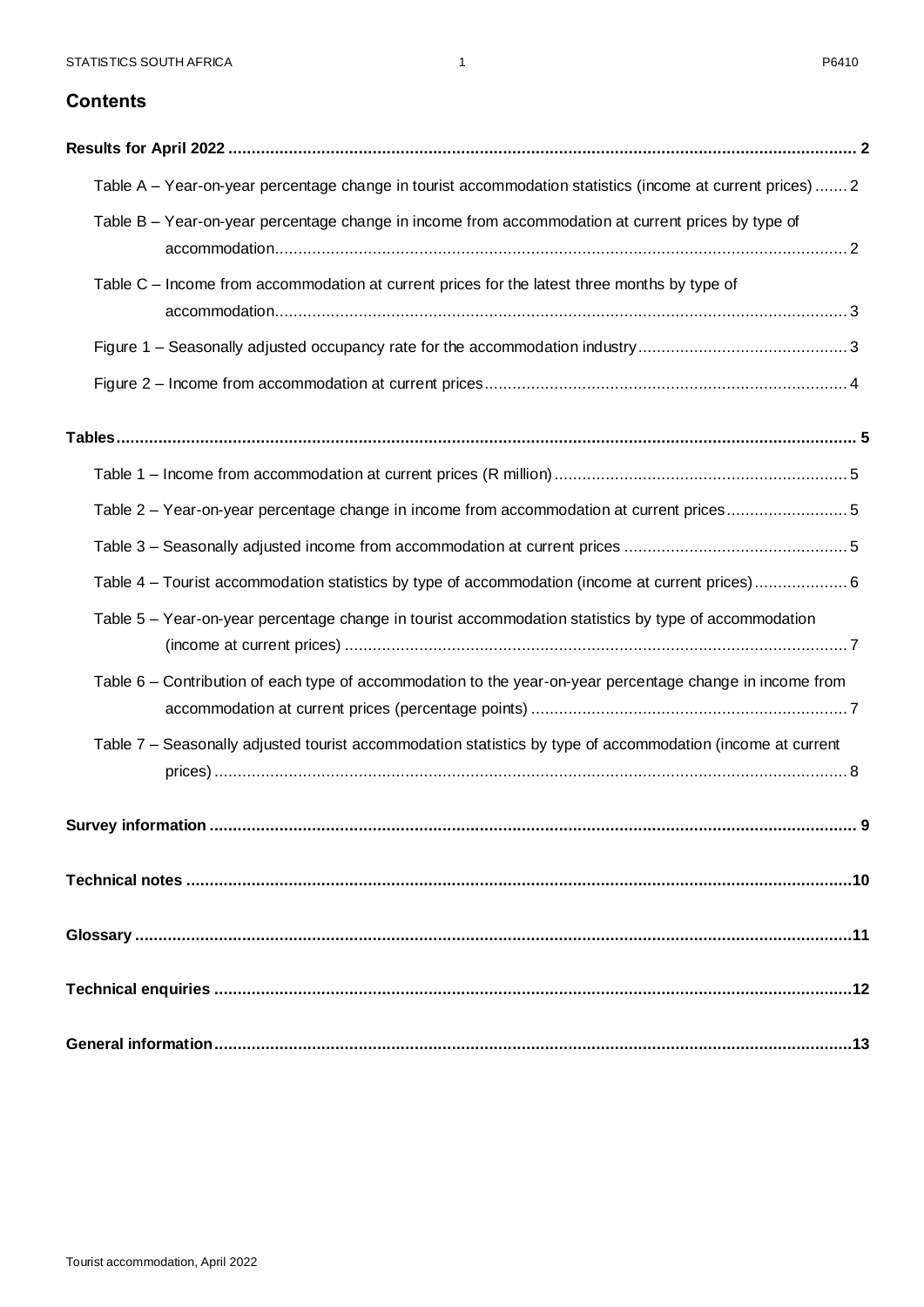#### <span id="page-2-0"></span>**Results for April 2022**

<span id="page-2-1"></span>

| Table A - Year-on-year percentage change in tourist accommodation statistics (income at current prices) |  |  |
|---------------------------------------------------------------------------------------------------------|--|--|
|---------------------------------------------------------------------------------------------------------|--|--|

|                                         | <b>Nov-21</b> | <b>Dec-21</b> | $Jan-22$ | Feb-22 | Mar-22 | Apr-22 |
|-----------------------------------------|---------------|---------------|----------|--------|--------|--------|
| Stay units available                    | 0,2           | 0,1           | 0,2      | $-0,1$ | $-0,2$ | $-0,2$ |
| Stay unit nights sold                   | 35,1          | 12,6          | 45,9     | 57,8   | 46,1   | 17,8   |
| Average income per stay unit night sold | 17,0          | 2,3           | 13,5     | 32,6   | 21,0   | 21,8   |
| Income from accommodation               | 58,1          | 15,1          | 65,5     | 109.3  | 76,8   | 43,5   |
| Total income 1/                         | 81,7          | 43,8          | 120,0    | 145,6  | 100,5  | 53,4   |

1/ Includes restaurant and bar sales and 'other' income.

Measured in nominal terms (current prices), total income for the tourist accommodation industry increased by 53,4% in April 2022 compared with April 2021.

Income from accommodation increased by 43,5% year-on-year in April 2022, the result of a 17,8% increase in the number of stay unit nights sold and a 21,8% increase in the average income per stay unit night sold.

<span id="page-2-2"></span>**Table B – Year-on-year percentage change in income from accommodation at current prices by type of accommodation**

| Type of accommodation              | <b>Nov-21</b> | <b>Dec-21</b> | $Jan-22$ | Feb-22 | Mar-22 | Apr-22  |
|------------------------------------|---------------|---------------|----------|--------|--------|---------|
| Hotels                             | 70,6          | 37,7          | 109.2    | 134.8  | 103.0  | 59,0    |
| Caravan parks and camping sites    | $-6,9$        | 3,1           | 18,3     | $-4,3$ | 10,7   | $-22.6$ |
| Guest-houses and guest-farms       | 56,3          | 27,8          | 92.4     | 143.3  | 80,6   | 40,4    |
| Other accommodation                | 45,5          | $-7,1$        | 27,5     | 81,5   | 50,2   | 32,3    |
| Total income from accommodation 1/ | 58,1          | 15,1          | 65,5     | 109,3  | 76,8   | 43,5    |

1/ Excludes restaurant and bar sales and 'other' income.

In April 2022, the largest contributors to the 43,5% year-on-year increase in income from accommodation were:

- hotels (59,0% and contributing 27,7 percentage points); and
- 'other' accommodation (32,3% and contributing 14,5 percentage points) see Tables B and 6.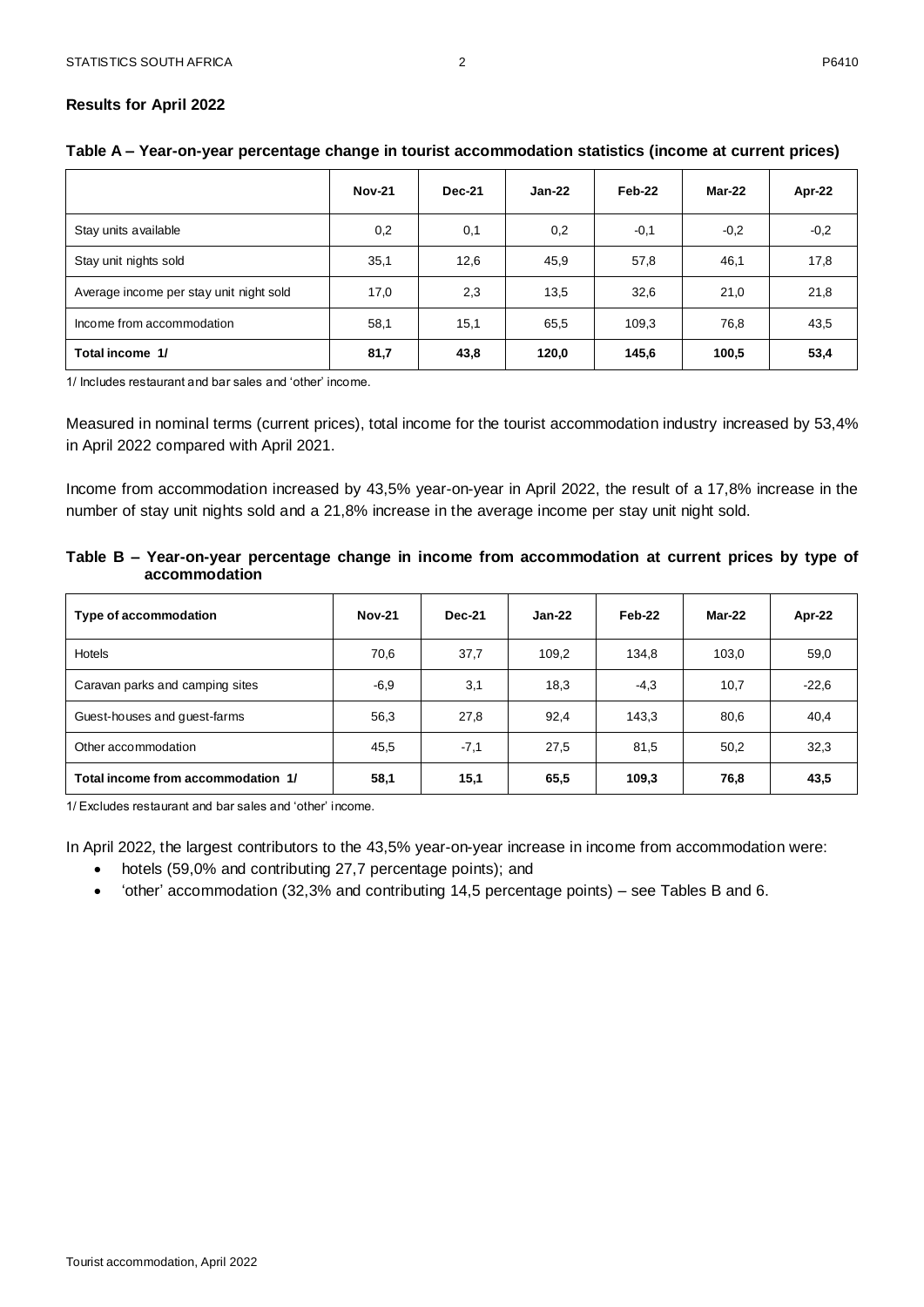| Type of accommodation              | Feb - Apr 2021<br>(R million) | Weight | Feb - Apr 2022<br>(R million) | % change<br>between<br>Feb - Apr 2021<br>and<br>Feb - Apr 2022 | <b>Contribution</b><br>(% points) to<br>the total %<br>change |
|------------------------------------|-------------------------------|--------|-------------------------------|----------------------------------------------------------------|---------------------------------------------------------------|
| Hotels                             | 1 251,8                       | 48,0   | 2416,1                        | 93,0                                                           | 44,6                                                          |
| Caravan parks and camping sites    | 70,9                          | 2,7    | 64,9                          | $-8,5$                                                         | $-0,2$                                                        |
| Guest-houses and guest-farms       | 144,0                         | 5,5    | 265,5                         | 84,4                                                           | 4,6                                                           |
| Other accommodation                | 1 143,6                       | 43,8   | 1 7 1 8 , 2                   | 50,2                                                           | 22,0                                                          |
| Total income from accommodation 1/ | 2610,3                        | 100,0  | 4 4 6 4 , 7                   | 71,0                                                           | 71,0                                                          |

<span id="page-3-0"></span>**Table C – Income from accommodation at current prices for the latest three months by type of accommodation**

1/ Excludes restaurant and bar sales and 'other' income.

Income from accommodation increased by 71,0% in the three months ended April 2022 compared with the three months ended April 2021. The main contributors to this increase were:

- hotels (93,0% and contributing 44,6 percentage points); and
- 'other' accommodation (50,2% and contributing 22,0 percentage points).

#### <span id="page-3-1"></span>**Figure 1 – Seasonally adjusted occupancy rate for the accommodation industry**

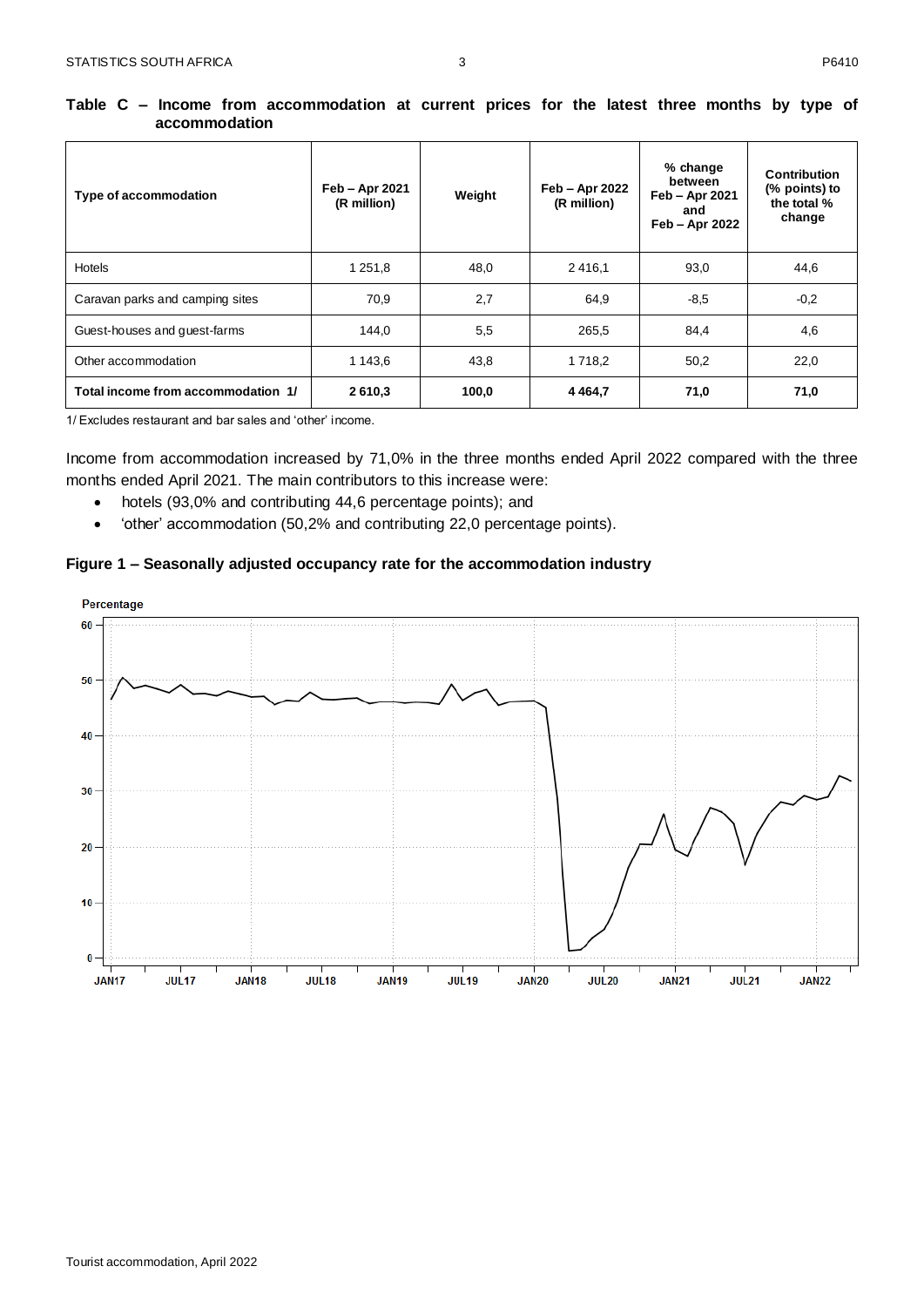

#### <span id="page-4-0"></span>**Figure 2 – Income from accommodation at current prices**

Seasonally adjusted income from accommodation increased by 10,1% month-on-month in April 2022 and by 11,4% month-on-month in March 2022 – see Table 3.

> **Risenga Maluleke Statistician-General**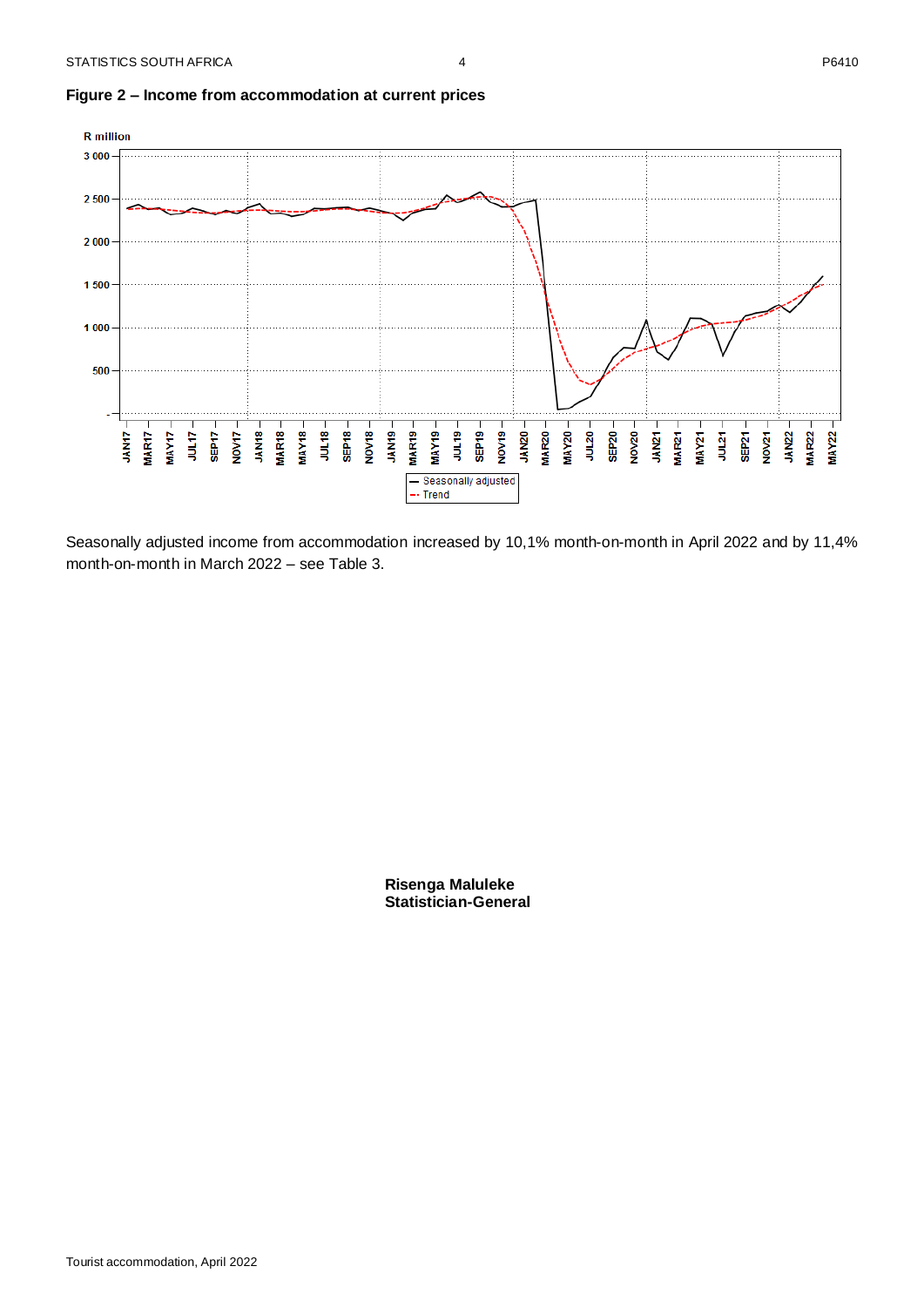#### <span id="page-5-0"></span>**Tables**

#### **Note that income from accommodation excludes restaurant and bar sales and 'other' income.**

| <b>Month</b> | 2017        | 2018        | 2019        | 2020        | 2021        | 2022 1/     |
|--------------|-------------|-------------|-------------|-------------|-------------|-------------|
| Jan          | 2 4 5 0 , 4 | 2 503,8     | 2 3 9 8 , 6 | 2 5 2 4 9   | 734,5       | 1 2 1 5 , 7 |
| Feb          | 2 547,0     | 2 4 3 2.6   | 2 3 4 7 , 8 | 2 5 6 8 , 9 | 640,9       | 1 341,3     |
| Mar          | 2617,0      | 2 5 5 9 . 5 | 2556,1      | 1 504,8     | 893,4       | 1579,5      |
| Apr          | 2 3 2 6 , 0 | 2 2 2 3 , 1 | 2 3 0 3 , 3 | 45,0        | 1 0 7 6 , 0 | 1 543,9     |
| May          | 1954,3      | 1943,6      | 1993,6      | 50,4        | 919,6       |             |
| Jun          | 1869,3      | 1928,8      | 2 0 6 3 , 3 | 113,0       | 851,4       |             |
| Jul          | 2 2 0 4 , 7 | 2 2 1 1 , 3 | 2 2 8 6 , 0 | 183,4       | 626,3       |             |
| Aug          | 2 2 3 2 , 4 | 2 2 8 8 . 6 | 2410,4      | 406,0       | 915,1       |             |
| Sep          | 2 2 5 0 , 2 | 2 3 5 5 , 9 | 2 547,2     | 652,5       | 1 1 3 6 , 8 |             |
| Oct          | 2 605,3     | 2 600,6     | 2699,0      | 843,6       | 1 2 8 1 , 3 |             |
| Nov          | 2 507,3     | 2573,1      | 2 5 7 8 , 3 | 808,5       | 1 278,0     |             |
| Dec          | 2894,8      | 2838,5      | 2887,1      | 1 3 2 2 .5  | 1 522,5     |             |
| <b>Total</b> | 28 458,7    | 28 459,4    | 29 070,7    | 11 023,5    | 11875,8     |             |

#### <span id="page-5-1"></span>**Table 1 – Income from accommodation at current prices (R million)**

1/ Figures for the latest month are preliminary.

#### <span id="page-5-2"></span>**Table 2 – Year-on-year percentage change in income from accommodation at current prices**

| Month        | 2018   | 2019   | 2020    | 2021        | 2022  | 2022<br>year-to-date |
|--------------|--------|--------|---------|-------------|-------|----------------------|
| Jan          | 2,2    | $-4,2$ | 5,3     | $-70,9$     | 65,5  | 65,5                 |
| Feb          | $-4,5$ | $-3,5$ | 9,4     | $-75,1$     | 109,3 | 85,9                 |
| Mar          | $-2,2$ | $-0,1$ | $-41,1$ | $-40,6$     | 76,8  | 82,3                 |
| Apr          | $-4,4$ | 3,6    | $-98,0$ | 2 2 9 1 , 1 | 43,5  | 69,8                 |
| May          | $-0,5$ | 2,6    | $-97,5$ | 1724,6      |       |                      |
| Jun          | 3,2    | 7,0    | $-94.5$ | 653,5       |       |                      |
| Jul          | 0,3    | 3,4    | $-92,0$ | 241,5       |       |                      |
| Aug          | 2,5    | 5,3    | $-83,2$ | 125,4       |       |                      |
| Sep          | 4,7    | 8,1    | $-74,4$ | 74,2        |       |                      |
| Oct          | $-0,2$ | 3,8    | $-68,7$ | 51,9        |       |                      |
| Nov          | 2,6    | 0,2    | $-68,6$ | 58,1        |       |                      |
| Dec          | $-1,9$ | 1,7    | $-54,2$ | 15,1        |       |                      |
| <b>Total</b> | 0,0    | 2,1    | $-62,1$ | 7,7         |       |                      |

#### <span id="page-5-3"></span>**Table 3 – Seasonally adjusted income from accommodation at current prices**

| Month |             | R million   |             |              |        |         | Month-on-month % change |        |
|-------|-------------|-------------|-------------|--------------|--------|---------|-------------------------|--------|
|       | 2019        | 2020        | 2021        | 2019<br>2022 |        | 2020    | 2021                    | 2022   |
| Jan   | 2 3 3 6 1   | 2 4 6 3 .9  | 714,9       | 1 1 8 2 , 5  | $-1,3$ | 2,2     | $-34.5$                 | $-6,9$ |
| Feb   | 2 2 5 4 , 5 | 2 4 9 2 , 1 | 632,5       | 1 305,0      | $-3.5$ | 1,1     | $-11,5$                 | 10,4   |
| Mar   | 2 3 4 3 , 3 | 1 385,9     | 827,9       | 1453,5       | 3,9    | $-44.4$ | 30,9                    | 11,4   |
| Apr   | 2 3 8 1 .6  | 46,5        | 1 1 1 0 , 0 | 1 600.4      | 1,6    | $-96,6$ | 34,1                    | 10,1   |
| May   | 2 3 8 9 .5  | 60,5        | 1 106,9     |              | 0,3    | 30,1    | $-0,3$                  |        |
| Jun   | 2 5 4 5 .0  | 138,2       | 1 0 4 5 , 4 |              | 6,5    | 128,4   | $-5.6$                  |        |
| Jul   | 2 4 6 1 , 8 | 197,9       | 670,0       |              | $-3,3$ | 43,2    | $-35.9$                 |        |
| Aug   | 2513,1      | 417,9       | 951,2       |              | 2,1    | 111,2   | 42,0                    |        |
| Sep   | 2 5 8 0 , 5 | 655,4       | 1 144,7     |              | 2,7    | 56,8    | 20,3                    |        |
| Oct   | 2 4 6 1 , 1 | 772,5       | 1 175,4     |              | $-4,6$ | 17,9    | 2,7                     |        |
| Nov   | 2 4 0 8 , 8 | 763,2       | 1 1 9 6 , 7 |              | $-2,1$ | $-1,2$  | 1,8                     |        |
| Dec   | 2411.9      | 1 0 9 1 .5  | 1 269,5     |              | 0,1    | 43,0    | 6,1                     |        |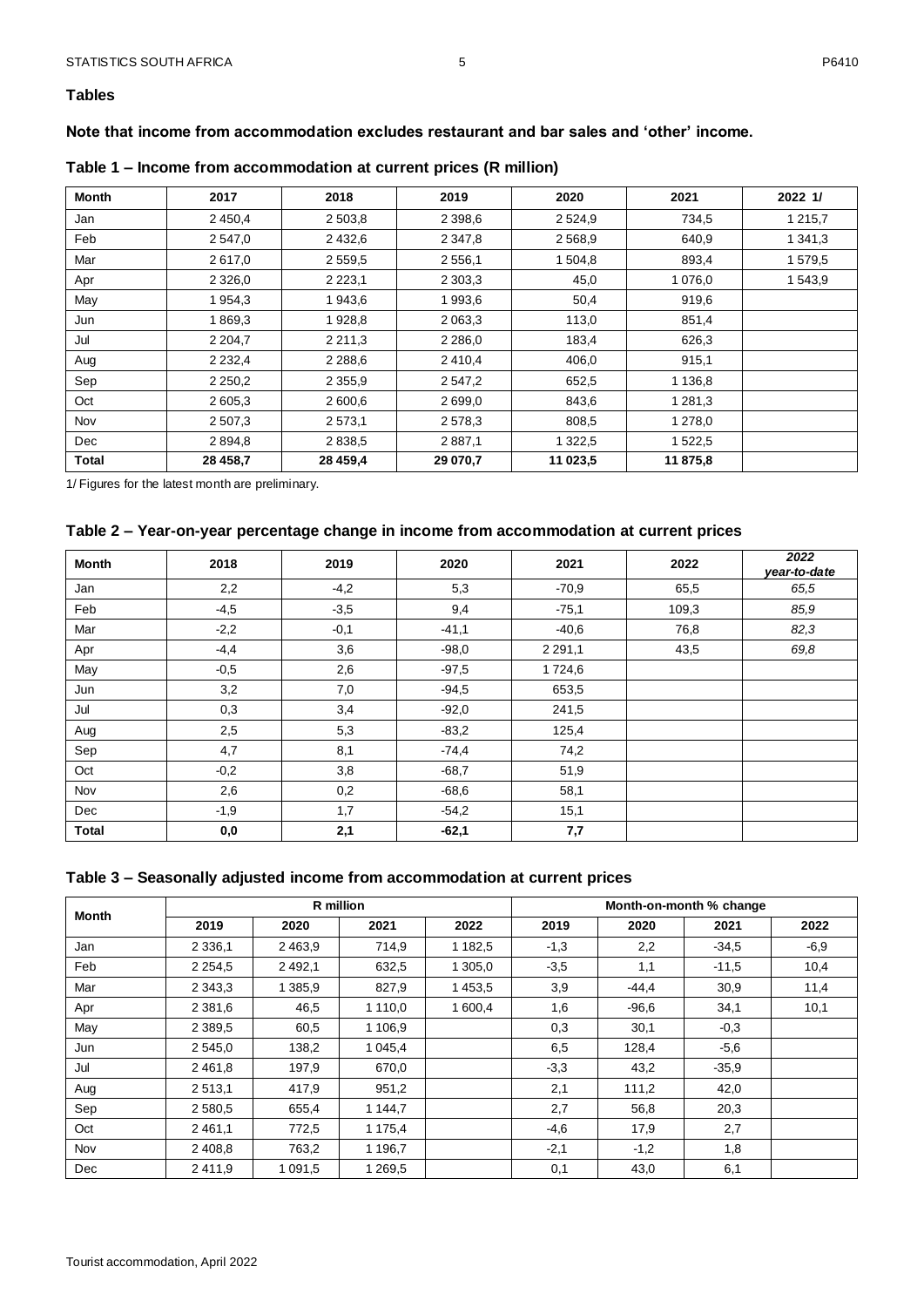|                       |                                                  | <b>Nov-21</b> | <b>Dec-21</b> | Jan-22      | Feb-22      | Mar-22      | Apr-22<br>11 |
|-----------------------|--------------------------------------------------|---------------|---------------|-------------|-------------|-------------|--------------|
|                       | Stay units available (000)                       | 69,5          | 69,5          | 69,5        | 69,1        | 69,2        | 69,3         |
|                       | Stay unit nights sold (000)                      | 691,2         | 712,3         | 594,8       | 660,3       | 803,4       | 702,1        |
|                       | Occupancy rate (%)                               | 33,2          | 33,1          | 27,6        | 34,1        | 37,5        | 33,8         |
| Hotels                | Average income per stay unit night sold (Rand)   | 1 0 34,7      | 1 1 4 6,0     | 1 0 8 1 , 7 | 1 0 8 9, 2  | 1 1 1 2,6   | 1 1 4 3 , 7  |
|                       | Total income (R million)                         | 2 1 5 6, 7    | 2 2 2 6,7     | 1999,1      | 2 133,8     | 2421,3      | 2 0 0 5,6    |
|                       | Income from accommodation (R million)            | 715,2         | 816,3         | 643,4       | 719,2       | 893,9       | 803,0        |
|                       | Income from restaurant and bar sales (R million) | 352,1         | 387,8         | 321,6       | 354,4       | 435,0       | 379,3        |
|                       | Other income (R million)                         | 1 0 8 9,4     | 1 0 2 2,6     | 1 0 3 4 , 1 | 1 060,2     | 1 0 9 2,4   | 823,3        |
|                       | Stay units available (000)                       | 11,2          | 11,2          | 11,2        | 11,4        | 11,2        | 11,2         |
|                       | Stay unit nights sold (000)                      | 74,2          | 127,8         | 85,0        | 62,1        | 99,3        | 93,0         |
|                       | Occupancy rate (%)                               | 22,1          | 36,8          | 24,5        | 19,5        | 28,6        | 27,7         |
| Caravan parks         | Average income per stay unit night sold (Rand)   | 199,5         | 338,0         | 320,0       | 214,2       | 250,8       | 287,1        |
| and camping<br>sites  | Total income (R million)                         | 15,4          | 44,8          | 28,0        | 13,8        | 25,5        | 28,4         |
|                       | Income from accommodation (R million)            | 14,8          | 43,2          | 27,2        | 13,3        | 24,9        | 26,7         |
|                       | Income from restaurant and bar sales (R million) | 0,5           | 1,5           | 0,7         | 0,4         | 0,5         | 0,4          |
|                       | Other income (R million)                         | 0,1           | 0,1           | 0,1         | 0,1         | 0,1         | 1,3          |
|                       | Stay units available (000)                       | 12,8          | 12,8          | 12,8        | 12,8        | 12,8        | 12,8         |
|                       | Stay unit nights sold (000)                      | 77,7          | 82,6          | 68,6        | 91,4        | 74,6        | 60,7         |
|                       | Occupancy rate (%)                               | 20,2          | 20,8          | 17,3        | 25,5        | 18,8        | 15,8         |
| Guest-houses          | Average income per stay unit night sold (Rand)   | 921,5         | 1 0 5 0,8     | 1 2 9 5, 9  | 1 1 4 9 , 9 | 1 1 3 5 , 4 | 1 2 4 7, 1   |
| and guest-farms       | Total income (R million)                         | 79,0          | 95,0          | 94,6        | 114,0       | 94,2        | 84,5         |
|                       | Income from accommodation (R million)            | 71,6          | 86,8          | 88,9        | 105,1       | 84,7        | 75,7         |
|                       | Income from restaurant and bar sales (R million) | 5,1           | 6,3           | 4,0         | 7,0         | 7,4         | 7,0          |
|                       | Other income (R million)                         | 2,3           | 1,9           | 1,7         | 1,9         | 2,1         | 1,8          |
|                       | Stay units available (000)                       | 39,5          | 39,5          | 39,5        | 39,4        | 39,3        | 39,5         |
|                       | Stay unit nights sold (000)                      | 328,5         | 386,8         | 347,2       | 322,7       | 434,9       | 395,2        |
|                       | Occupancy rate (%)                               | 27,7          | 31,6          | 28,4        | 29,3        | 35,7        | 33,4         |
| Other                 | Average income per stay unit night sold (Rand)   | 1450,2        | 1489,7        | 1 3 1 3,9   | 1560,9      | 1 3 2 4 , 4 | 1 615,6      |
| accommodation         | <b>Total income (R million)</b>                  | 617,3         | 690,0         | 555,7       | 676,4       | 727,9       | 748,2        |
|                       | Income from accommodation (R million)            | 476,4         | 576,2         | 456,2       | 503,7       | 576,0       | 638,5        |
|                       | Income from restaurant and bar sales (R million) | 80,1          | 80,1          | 65,0        | 95,4        | 102,4       | 72,0         |
|                       | Other income (R million)                         | 60,8          | 33,7          | 34,5        | 77,3        | 49,5        | 37,7         |
|                       | Stay units available (000)                       | 133,0         | 133,0         | 133,0       | 132,7       | 132,5       | 132,8        |
|                       | Stay unit nights sold (000)                      | 1 171,6       | 1 309,5       | 1 095,6     | 1 1 3 6, 5  | 1412,2      | 1 251,0      |
|                       | Occupancy rate (%)                               | 29,4          | 31,8          | 26,6        | 30,6        | 34,4        | 31,4         |
|                       | Average income per stay unit night sold (Rand)   | 1 090,8       | 1 1 6 2 , 7   | 1 109,6     | 1 180,2     | 1 1 1 8 , 5 | 1 2 3 4 , 1  |
| <b>Total industry</b> | Total income (R million)                         | 2868,4        | 3 0 5 6, 5    | 2677,4      | 2938,0      | 3 2 68,9    | 2866,7       |
|                       | Income from accommodation (R million)            | 1 278,0       | 1522,5        | 1 215,7     | 1 341,3     | 1 579,5     | 1 543,9      |
|                       | Income from restaurant and bar sales (R million) | 437,8         | 475,7         | 391,3       | 457,2       | 545,3       | 458,7        |
|                       | Other income (R million)                         | 1 1 5 2 , 6   | 1 058,3       | 1 070,4     | 1 1 3 9, 5  | 1 144,1     | 864,1        |

#### <span id="page-6-0"></span>**Table 4 – Tourist accommodation statistics by type of accommodation (income at current prices)**

1/ Figures are preliminary.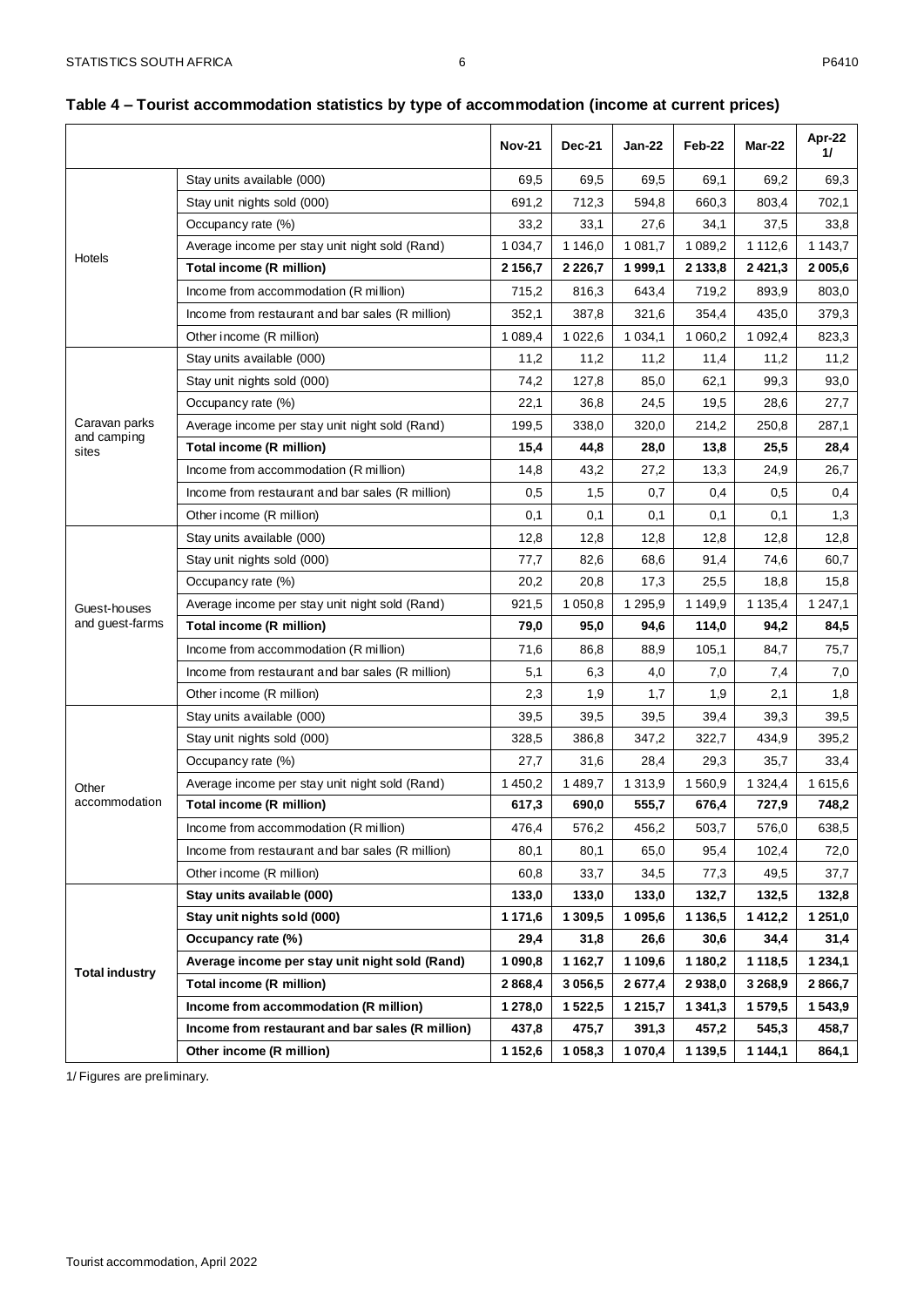|                        |                                         | <b>Nov-21</b> | <b>Dec-21</b> | Jan-22 | Feb-22  | Mar-22  | Apr-22  |
|------------------------|-----------------------------------------|---------------|---------------|--------|---------|---------|---------|
|                        | Stay units available                    | $-0,1$        | $-0,1$        | $-0,1$ | $-0,7$  | $-0.6$  | $-0.3$  |
|                        | Stay unit nights sold                   | 56,2          | 34,6          | 93,1   | 107,5   | 72,6    | 36,7    |
|                        | Average income per stay unit night sold | 9,2           | 2,4           | 8,3    | 13,2    | 17,6    | 16,3    |
| Hotels                 | <b>Total income</b>                     | 93,5          | 74,1          | 177,6  | 167,1   | 122,8   | 68,4    |
|                        | Income from accommodation               | 70,6          | 37,7          | 109,2  | 134,8   | 103,0   | 59,0    |
|                        | Income from restaurant and bar sales    | 55,5          | 31,1          | 169,3  | 115,4   | 86,3    | 41,9    |
|                        |                                         |               |               |        |         |         |         |
|                        | Other income                            | 132,3         | 162,1         | 252,8  | 223,2   | 164,4   | 96,6    |
|                        | Stay units available                    | 1,8           | 0,9           | 0,9    | 2,7     | 0,9     | 0,0     |
|                        | Stay unit nights sold                   | 22,0          | 37,7          | $-0,6$ | $-22,1$ | $-0.8$  | $-11,0$ |
| Caravan parks          | Average income per stay unit night sold | $-23.7$       | $-25,1$       | 19,0   | 22,8    | 11,6    | $-13,0$ |
| and camping<br>sites   | <b>Total income</b>                     | $-4,9$        | 3,0           | 18,6   | $-0,7$  | 9,0     | $-20,2$ |
|                        | Income from accommodation               | $-6,9$        | 3,1           | 18,3   | $-4,3$  | 10,7    | $-22,6$ |
|                        | Income from restaurant and bar sales    | 66,7          | 15,4          | 133,3  | 1/      | 66,7    | $-50,0$ |
|                        | Other income                            | 1/            | $-66,7$       | -66,7  | 1/      | $-83,3$ | 333,3   |
|                        | Stay units available                    | 0,0           | 0,0           | 0,0    | 0,0     | 0,0     | 0,0     |
|                        | Stay unit nights sold                   | 29,7          | $-10,9$       | 35,3   | 91,6    | 36,6    | 2,5     |
| Guest-houses           | Average income per stay unit night sold | 20,5          | 43,5          | 42,2   | 27,0    | 32,2    | 37,0    |
| and guest-             | <b>Total income</b>                     | 51,6          | 25,8          | 80,5   | 137,5   | 76,4    | 35,6    |
| farms                  | Income from accommodation               | 56,3          | 27,8          | 92,4   | 143,3   | 80,6    | 40,4    |
|                        | Income from restaurant and bar sales    | 8,5           | 8,6           | $-9,1$ | 112,1   | 45,1    | 14,8    |
|                        | Other income                            | 43,8          | 5,6           | $-5,6$ | 26,7    | 50,0    | $-21,7$ |
|                        | Stay units available                    | 0,3           | 0,3           | 0,5    | 0,3     | 0,0     | 0,0     |
|                        | Stay unit nights sold                   | 8,2           | $-13,7$       | 13,2   | 17,5    | 25,7    | 2,9     |
|                        | Average income per stay unit night sold | 34,4          | 7,7           | 12,7   | 54,5    | 19,5    | 28,6    |
| Other<br>accommodation | <b>Total income</b>                     | 55,9          | $-5,1$        | 32,0   | 101,5   | 56,0    | 29,1    |
|                        | Income from accommodation               | 45,5          | $-7,1$        | 27,5   | 81,5    | 50,2    | 32,3    |
|                        | Income from restaurant and bar sales    | 62,8          | 2,2           | 68,4   | 152,4   | 88,6    | 17,8    |
|                        | Other income                            | 215,0         | 17,8          | 39,7   | 278,9   | 71,9    | 4,4     |
|                        | Stay units available                    | 0,2           | 0,1           | 0,2    | $-0.1$  | $-0,2$  | $-0,2$  |
|                        | Stay unit nights sold                   | 35,1          | 12,6          | 45,9   | 57,8    | 46,1    | 17,8    |
|                        | Average income per stay unit night sold | 17,0          | 2,3           | 13,5   | 32,6    | 21,0    | 21,8    |
| <b>Total industry</b>  | <b>Total income</b>                     | 81,7          | 43,8          | 120,0  | 145,6   | 100,5   | 53,4    |
|                        | Income from accommodation               | 58,1          | 15,1          | 65,5   | 109,3   | 76,8    | 43,5    |
|                        | Income from restaurant and bar sales    | 56,0          | 24,7          | 140,5  | 122,4   | 86,0    | 36,8    |
|                        | Other income                            | 135,3         | 151,4         | 234,6  | 225,7   | 157,7   | 88,9    |

#### <span id="page-7-0"></span>**Table 5 – Year-on-year percentage change in tourist accommodation statistics by type of accommodation (income at current prices)**

1/ Changes from zero in the preceding period cannot be calculated as a percentage.

#### <span id="page-7-1"></span>**Table 6 – Contribution of each type of accommodation to the year-on-year percentage change in income from accommodation at current prices (percentage points)**

| Type of accommodation              | <b>Nov-21</b> | <b>Dec-21</b> | $Jan-22$ | Feb-22 | Mar-22 | Apr-22 |
|------------------------------------|---------------|---------------|----------|--------|--------|--------|
| Hotels                             | 36.6          | 16,9          | 45,7     | 64,4   | 50,8   | 27,7   |
| Caravan parks and camping sites    | $-0,1$        | 0,1           | 0,6      | $-0.1$ | 0,3    | $-0,7$ |
| Guest-houses and guest-farms       | 3,2           | 1.4           | 5,8      | 9,7    | 4,2    | 2,0    |
| Other accommodation                | 18.4          | $-3.3$        | 13,4     | 35.3   | 21,5   | 14,5   |
| Total income from accommodation 1/ | 58,1          | 15,1          | 65,5     | 109.3  | 76,8   | 43,5   |

1/ Excludes restaurant and bar sales and 'other' income.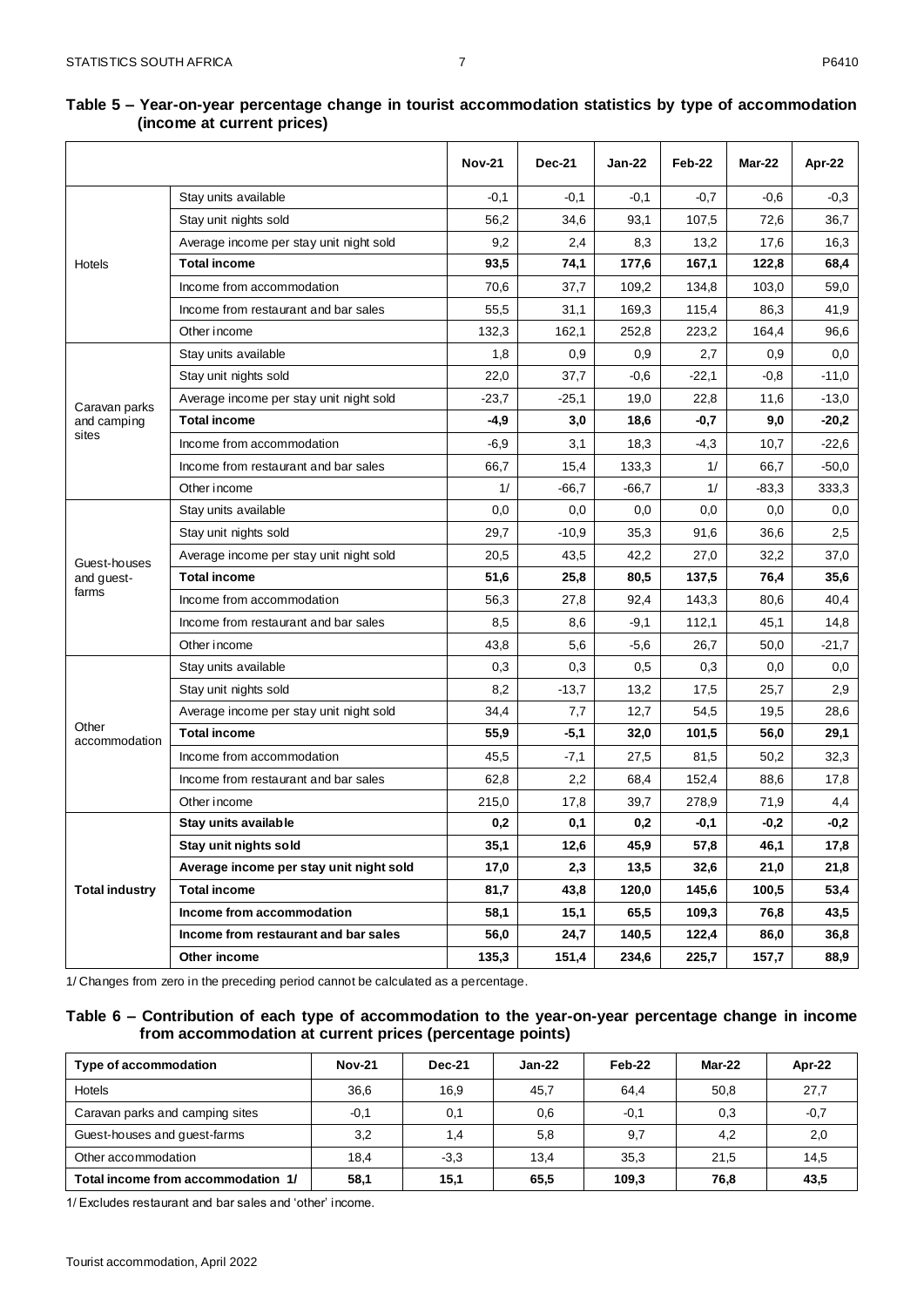#### <span id="page-8-0"></span>**Table 7 – Seasonally adjusted tourist accommodation statistics by type of accommodation (income at current prices)**

|                                    |                                                  | <b>Dec-21</b> | Jan-22      | Feb-22      | Mar-22      | Apr-22     | Month-<br>on-<br>month<br>%<br>change |
|------------------------------------|--------------------------------------------------|---------------|-------------|-------------|-------------|------------|---------------------------------------|
|                                    | Stay unit nights sold (000)                      | 699,0         | 643,5       | 661,9       | 748,1       | 738,8      | $-1,2$                                |
|                                    | Occupancy rate (%)                               | 32,7          | 30,3        | 31,7        | 35,9        | 35,0       | $-2,5$                                |
|                                    | Average income per stay unit night sold (Rand)   | 1 0 3 1 , 6   | 985,3       | 994,4       | 1 070,0     | 1 180,1    | 10,3                                  |
| Hotels                             | Total income (R million)                         | 1923,9        | 2 0 4 4, 2  | 2 144,9     | 2 2 7 9, 2  | 2 105.8    | -7,6                                  |
|                                    | Income from accommodation (R million)            | 716,0         | 635,3       | 656,3       | 803,7       | 863,6      | 7,5                                   |
|                                    | Income from restaurant and bar sales (R million) | 348,0         | 367,5       | 350,2       | 402,5       | 405,3      | 0,7                                   |
|                                    | Other income (R million)                         | 860,0         | 1 0 4 1 , 5 | 1 1 3 8 , 4 | 1 073,0     | 837,0      | -22,0                                 |
|                                    | Stay unit nights sold (000)                      | 92,1          | 91,7        | 73,8        | 105,5       | 94,3       | -10,6                                 |
|                                    | Occupancy rate (%)                               | 27,0          | 27,0        | 21,5        | 30,8        | 27,5       | $-10,7$                               |
|                                    | Average income per stay unit night sold (Rand)   | 230,2         | 286,7       | 246,6       | 257,7       | 275,9      | 7,1                                   |
| Caravan parks<br>and camping sites | <b>Total income (R million)</b>                  | 22,4          | 29,2        | 19,1        | 29,7        | 28,0       | $-5,7$                                |
|                                    | Income from accommodation (R million)            | 21,4          | 28,0        | 18,3        | 29,0        | 26,3       | -9,3                                  |
|                                    | Income from restaurant and bar sales (R million) |               | 1,1         | 0,7         | 0,6         | 0,4        | $-33,3$                               |
|                                    | Other income (R million)                         | 0,1           | 0,1         | 0,1         | 0,1         | 1,3        | 1 200,0                               |
|                                    | Stay unit nights sold (000)                      | 72,6          | 64,0        | 86,7        | 67,5        | 65,3       | $-3,3$                                |
|                                    | Occupancy rate (%)                               | 18,5          | 16,8        | 22,5        | 17,6        | 16,2       | $-8,0$                                |
|                                    | Average income per stay unit night sold (Rand)   | 923,6         | 1 208,6     | 1 0 6 3, 2  | 1 0 9 5, 3  | 1 2 3 7, 7 | 13,0                                  |
| Guest-houses and<br>guest-farms    | Total income (R million)                         | 72,2          | 80,9        | 101,2       | 81,4        | 91,0       | 11,8                                  |
|                                    | Income from accommodation (R million)            | 65,7          | 75,5        | 93,2        | 72,3        | 81,3       | 12,4                                  |
|                                    | Income from restaurant and bar sales (R million) | 5,0           | 3,7         | 6,2         | 7,0         | 7,7        | 10,0                                  |
|                                    | Other income (R million)                         | 1,5           | 1,7         | 1,9         | 2,1         | 2,0        | -4,8                                  |
|                                    | Stay unit nights sold (000)                      | 333,7         | 357,3       | 340,4       | 412,3       | 396,5      | $-3,8$                                |
|                                    | Occupancy rate (%)                               | 27,6          | 29,7        | 28,6        | 35,4        | 32,1       | $-9,3$                                |
|                                    | Average income per stay unit night sold (Rand)   | 1 375,5       | 1 2 1 8 , 4 | 1581,8      | 1 3 3 9, 7  | 1579,4     | 17,9                                  |
| Other<br>accommodation             | Total income (R million)                         | 559,1         | 548,1       | 714,2       | 685,9       | 741,4      | 8,1                                   |
|                                    | Income from accommodation (R million)            | 466,4         | 443,7       | 537,3       | 548,5       | 629,2      | 14,7                                  |
|                                    | Income from restaurant and bar sales (R million) | 66,8          | 71,0        | 98,0        | 95,3        | 75,7       | -20,6                                 |
|                                    | Other income (R million)                         | 25,8          | 33,4        | 78,9        | 42,1        | 36,6       | $-13,1$                               |
|                                    | Stay unit nights sold (000)                      | 1 1 9 7,4     | 1 1 5 6, 5  | 1 1 6 2 , 8 | 1 3 3 3 , 4 | 1 2 9 4,8  | -2,9                                  |
|                                    | Occupancy rate (%)                               | 29,2          | 28,5        | 29,0        | 32,8        | 31,9       | $-2,7$                                |
|                                    | Average income per stay unit night sold (Rand)   | 1 079,3       | 1 0 25,3    | 1 1 2 2,8   | 1 087,0     | 1 236,6    | 13,8                                  |
| <b>Total industry</b>              | Total income (R million)                         | 2577,6        | 2702,4      | 2979,4      | 3 0 76,2    | 2 9 66,2   | $-3,6$                                |
|                                    | Income from accommodation (R million)            | 1 269,5       | 1 182,5     | 1 305,0     | 1453,5      | 1 600,4    | 10,1                                  |
|                                    | Income from restaurant and bar sales (R million) | 420,7         | 443,2       | 455,1       | 505,4       | 489,1      | $-3,2$                                |
|                                    | Other income (R million)                         | 887,4         | 1 076,6     | 1 219,2     | 1 1 1 7,3   | 876,8      | -21,5                                 |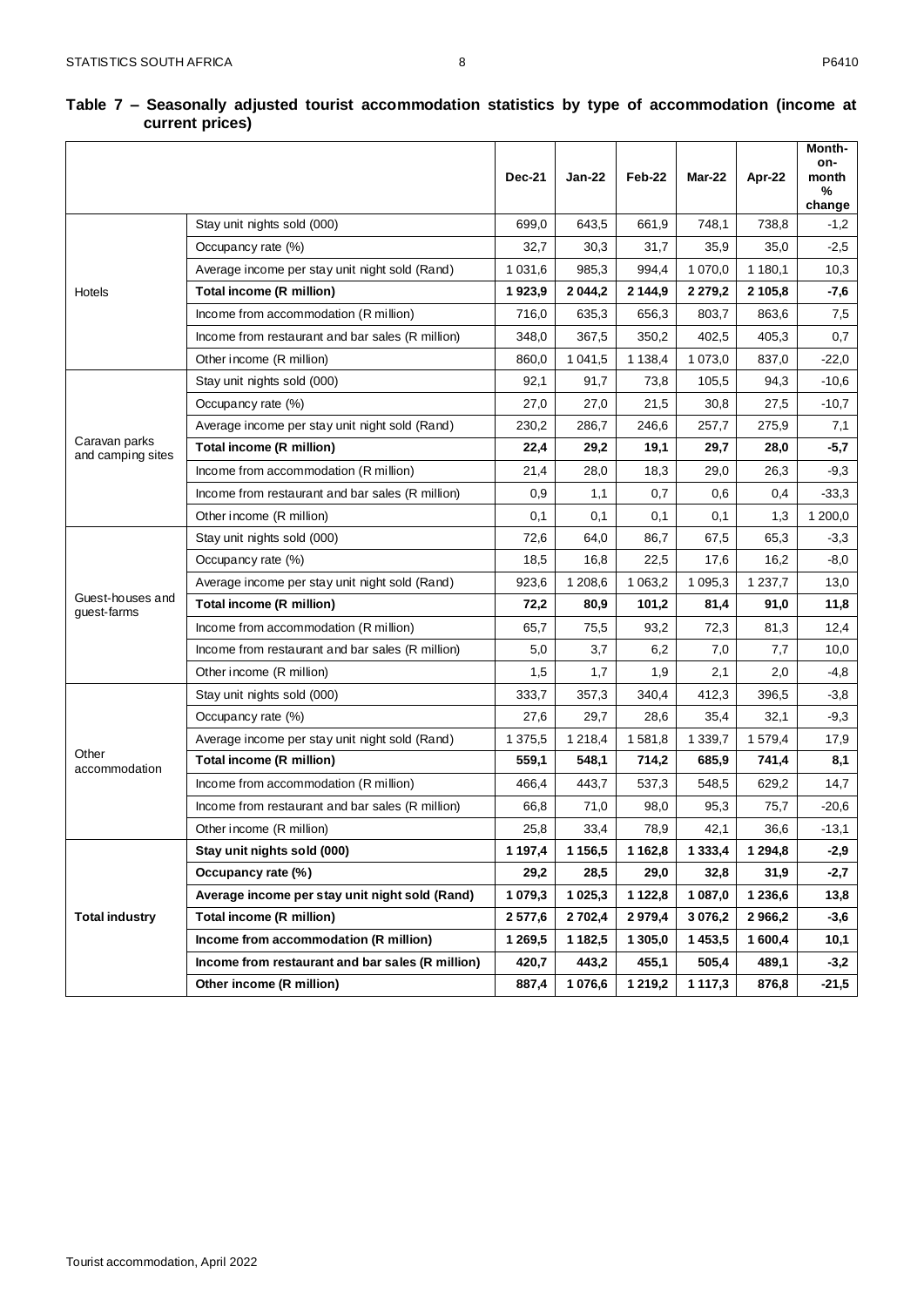<span id="page-9-0"></span>

|  |  | <b>Survey information</b> |
|--|--|---------------------------|
|--|--|---------------------------|

| <b>Introduction</b>                  | 1            | The results presented in this publication are derived from the monthly survey of the<br>tourist accommodation industry. This survey is based on a sample drawn from the 2021<br>business sampling frame (BSF) that contains businesses registered for value added tax<br>(VAT).                                                                                                                                                                                                                                                    |
|--------------------------------------|--------------|------------------------------------------------------------------------------------------------------------------------------------------------------------------------------------------------------------------------------------------------------------------------------------------------------------------------------------------------------------------------------------------------------------------------------------------------------------------------------------------------------------------------------------|
|                                      | $\mathbf{2}$ | In order to improve timeliness, some information for the latest month had to be<br>estimated due to late response. These estimates will be revised in future statistical<br>releases as soon as information becomes available.                                                                                                                                                                                                                                                                                                     |
| Purpose of the<br>survey             | 3            | The Tourist accommodation survey is a monthly survey covering a sample of public and<br>private enterprises involved in the short-stay accommodation industry in South Africa.                                                                                                                                                                                                                                                                                                                                                     |
|                                      |              | The results of the survey are used to compile estimates of the tourism satellite accounts<br>(TSA) and the gross domestic product (GDP) and its components, which are used to<br>develop and monitor government policy. These statistics are also used in the analysis<br>of comparative business and industry performance.                                                                                                                                                                                                        |
| Scope of the<br>survey               | 4            | This survey covers the following tax registered private and public enterprises that are<br>mainly engaged in providing short-stay commercial accommodation:                                                                                                                                                                                                                                                                                                                                                                        |
|                                      |              | Hotels, motels, botels and inns;<br>$\bullet$<br>Caravan parks and camping sites;<br>٠<br>Guest-houses and guest-farms; and<br>$\bullet$<br>'Other' accommodation.<br>$\bullet$                                                                                                                                                                                                                                                                                                                                                    |
| <b>Collection rate</b>               | 5            | The preliminary collection rate for the survey on tourist accommodation for April 2022<br>was 85,7%. The improved collection rate for March 2022 was 87,0%.                                                                                                                                                                                                                                                                                                                                                                        |
| <b>Classification by</b><br>industry | 6            | The 1993 edition of the Standard Industrial Classification of all Economic Activities<br>(SIC), Fifth Edition, Report No. 09-90-02 was used to classify the statistical units in the<br>survey. The SIC is based on the 1990 International Standard Industrial Classification of<br>all Economic Activities (ISIC) with suitable adaptations for local conditions. Each<br>enterprise is classified to an industry, which reflects its predominant activity. Statistics<br>in this publication are presented at 5-digit SIC level. |
| <b>Statistical unit</b>              | 7            | The statistical units for the collection of the information are enterprises and<br>establishments.                                                                                                                                                                                                                                                                                                                                                                                                                                 |
| <b>Revised figures</b>               | ୪            | Revised figures are mainly due to late submission of data to Stats SA, or respondents<br>reporting revisions or corrections to their figures. Preliminary figures, as indicated in the<br>relevant tables, are subject to change and when revised will not be indicated as such.<br>Data are edited at the enterprise level.                                                                                                                                                                                                       |
| Rounding-off of<br>figures           | 9            | Where figures have been rounded off, discrepancies may occur between sums of the<br>component items and the totals.                                                                                                                                                                                                                                                                                                                                                                                                                |
| <b>Historical data</b>               | 10           | Historical tourist accommodation data are available on the Stats SA website. To access<br>the data electronically, use the following link: Click to download historical data                                                                                                                                                                                                                                                                                                                                                       |
| <b>Past publications</b>             | 11           | Past tourist accommodation releases are available on the Stats SA website. To access<br>the releases electronically, use the following link: Click to download past releases                                                                                                                                                                                                                                                                                                                                                       |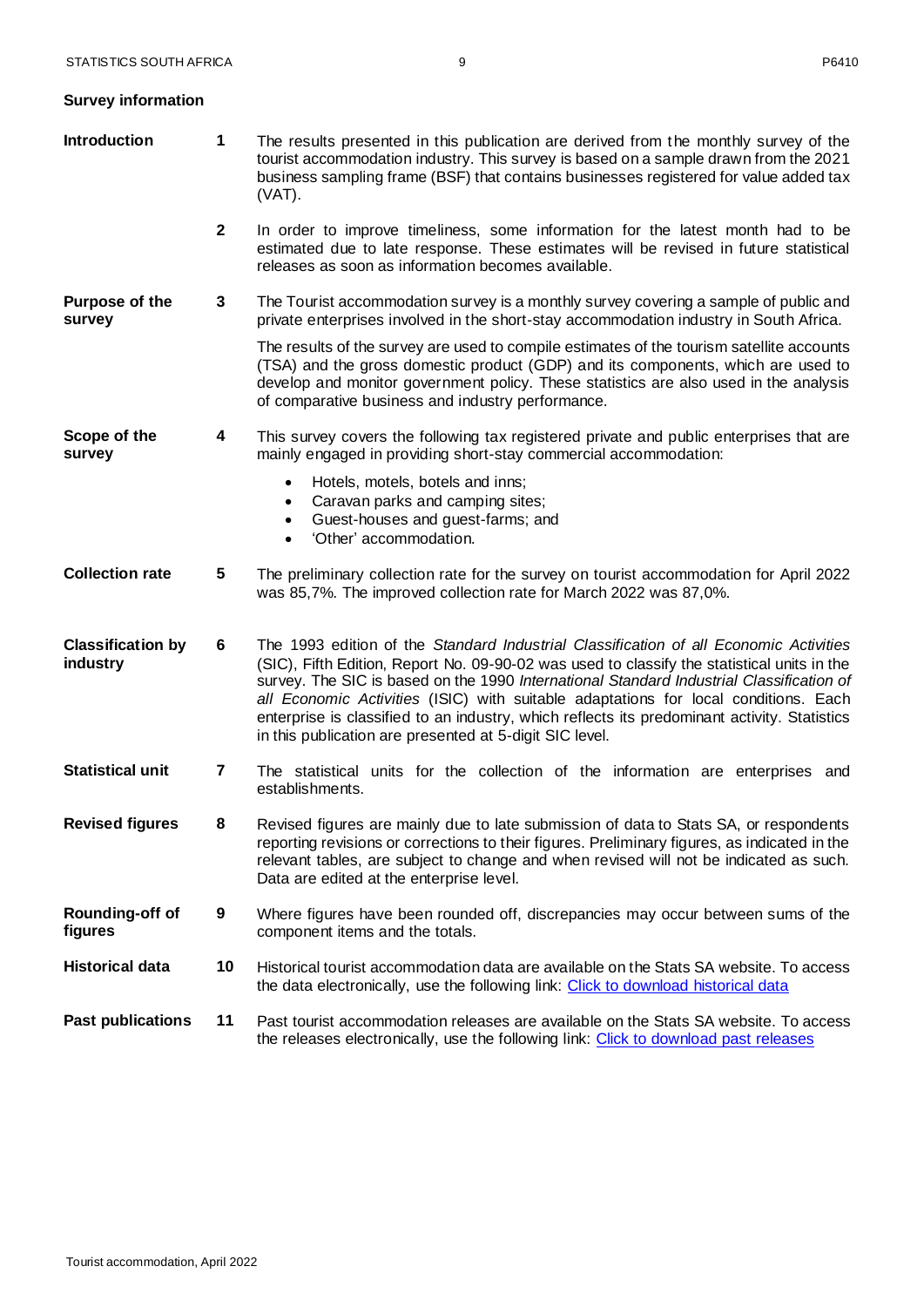| Comparability          | 12 | The information in this statistical release and the discontinued monthly Hotels' Trading  |
|------------------------|----|-------------------------------------------------------------------------------------------|
| with discontinued      |    | Statistics statistical release is not strictly comparable. The Hotels' Trading Statistics |
| <b>Hotels' Trading</b> |    | survey was conducted using a list of all hotels graded by the then South African Tourism  |
| <b>Statistics</b>      |    | Board (Satour) when the grading of hotels was still compulsory by law. This survey is     |
|                        |    | conducted from a sample drawn from a business register of all enterprises registered      |
|                        |    | for value added tax (VAT) and income tax.                                                 |

The higher levels from this survey can be mainly attributed to the following:

- The coverage of all types of tourist accommodation enterprises including hotels; and
- The improved coverage of the business register, especially of small and micro enterprises.

#### <span id="page-10-0"></span>**Technical notes**

#### **Survey 1** The survey was conducted by mail, email, fax and telephone.

**methodology and design** The 2021 sample of 1 012 enterprises was drawn from a population of 4 664 enterprises using stratified simple random sampling. The enterprises were first stratified at 5-digit level according to the SIC and then by size of enterprises. All large enterprises are completely enumerated. Turnover was used as the measure of size for stratification.

**Size groups 2** The enterprises are divided into four size groups according to turnover. All large and medium enterprises (size group one and two) are completely enumerated. Simple random sampling is applied to size groups three and four (small and very small) enterprises. The total income of the large and medium enterprises (size group one and two) is added to the weighted totals of size groups three and four to reflect the total income.

#### **Measure of size classes (Rand)**

| <b>Enterprise size</b> | Size group | <b>Lower limits</b> | <b>Upper limits</b> |
|------------------------|------------|---------------------|---------------------|
| Very small             |            | 316892              | 5 100 000           |
| Small                  |            | 5 100 001           | 6 000 000           |
| <b>Medium</b>          |            | 6 000 001           | 13 000 000          |
| Large                  |            | 13 000 001          |                     |

- **Sample weighting 3** For those strata not completely enumerated, the weights to produce estimates are the inverse ratio of the sampling fraction, modified to take account of non-response in the survey. Stratum estimates are calculated and then aggregated with the completely enumerated stratum to form subgroup estimates. These procedures are in line with international best practice.
- **Reliability of estimates 4** Data presented in this publication are based on information obtained from a sample and are, therefore, subject to sampling variability; that is, they may differ from the figures that would have been produced if the data had been obtained from all enterprises in the tourist accommodation industry in South Africa.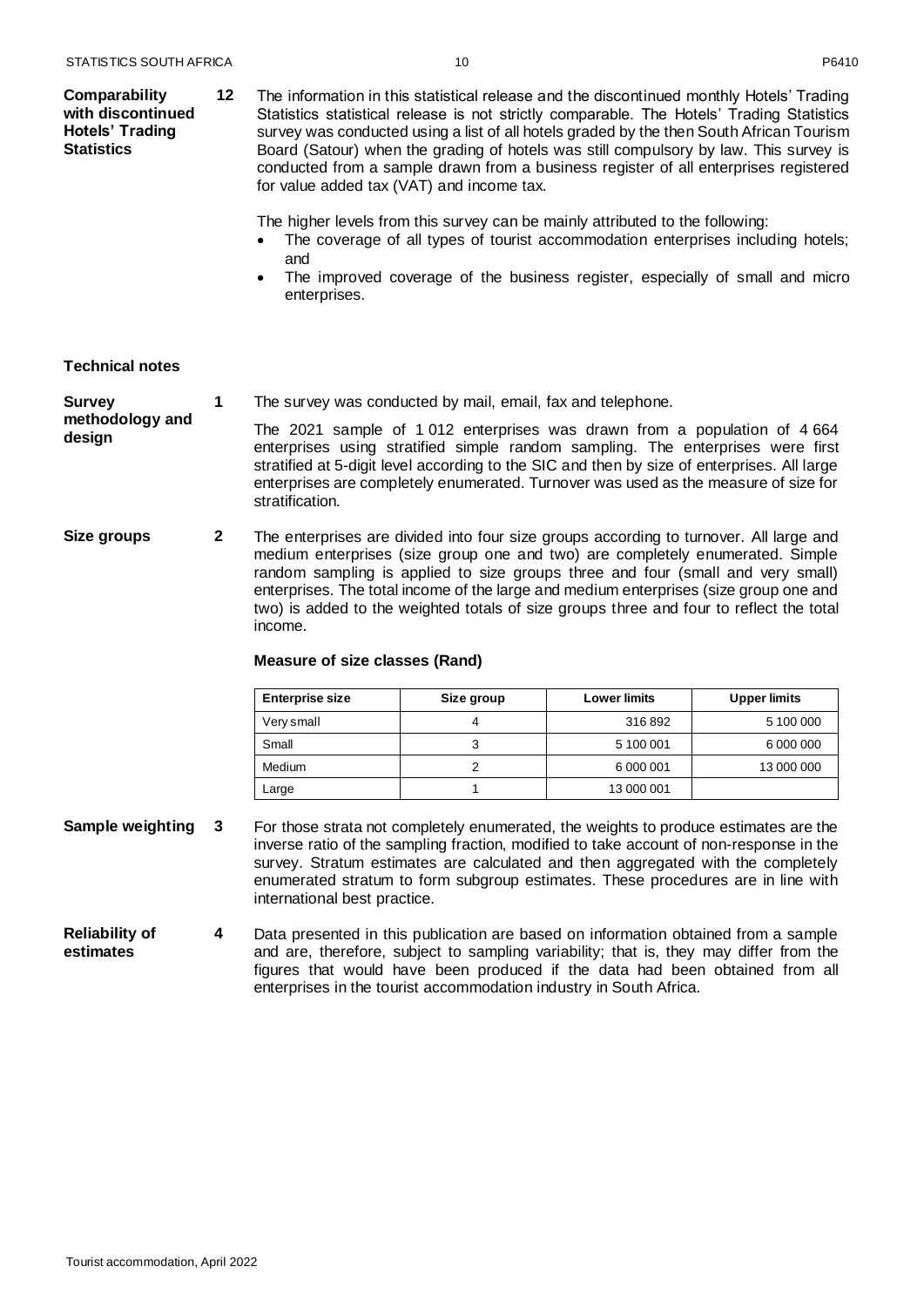#### <span id="page-11-0"></span>**Relative standard error 5** One measure of the likely difference is given by the standard error (SE), which indicates the extent to which an estimate might have varied by chance because only a sample of enterprises was used. The relative standard error (RSE) provides an immediate indication of the percentage errors likely to have occurred due to sampling, and thus avoids the need to refer to the size of the estimate. **Table D – Estimates of total industry income by type of enterprise within 95% confidence limits – April 2022 Lower limit (R million) Estimate (R million) Upper limit (R million) Relative standard error (RSE) %** Total Income | 2 154,0 | 2 866,7 | 3 579,0 | 12,7 **Non-sampling errors 6** Inaccuracies may occur because of imperfections in reporting by enterprises and errors made in the collection and processing of the data. Inaccuracies of this kind are referred to as non-sampling errors. Every effort is made to minimise non-sampling errors by careful design of questionnaires, testing them in pilot studies, editing reported data and implementing efficient operating procedures. Non-sampling errors occur in both sample surveys and censuses. **Year-on-year percentage change 7** The year-on-year percentage change in a variable for any given period is the change between that period and the corresponding period of the previous year, expressed as a percentage of the latter. **Contribution (percentage points) 8** The contribution (percentage points) to the year-on-year percentage change for any given period is calculated by multiplying the percentage change of each type of accommodation by its corresponding weight, divided by 100. The weight is the percentage contribution of each type accommodation to the total accommodation income in the corresponding period of the previous year. The same result is given by %T x [ΔC / ΔT], where %T = % change in the total,  $\Delta C$  = change in the component (in rands), and  $\Delta T$  = change in the total (in rands). **Seasonal adjustment 9** Seasonally adjusted estimates are generated each month using the X-12-ARIMA Seasonal Adjustment Program developed by the United States Census Bureau. Seasonal adjustment is a means of removing the estimated effects of normal seasonal variation from the series so that the effects of other influences on the series can be recognised more clearly. Seasonal adjustment does not aim to remove irregular or non-seasonal influences which may be present in any particular month. Influences that are volatile or unsystematic can still make it difficult to interpret the movement of the series even after adjustment for seasonal variations. Therefore the month-to-month movements of seasonally adjusted estimates may not be reliable indicators of trend behaviour. The X-12-ARIMA procedure for tourist accommodation is described in more detail on the Stats SA website at: [Click to download seasonal adjustment tourist accommodation March](http://www.statssa.gov.za/publications/P6410/Seasonal_adjustment_Tourist_Accommodation_March_2022.pdf) 2022 **Trend cycle 10** The trend is the long-term pattern or movement of a time series. The X-12-ARIMA Seasonal Adjustment Program is used for smoothing seasonally adjusted estimates to estimates of the underlying trend cycle. **Glossary Average income per stay unit night sold** Average rate per stay unit (i.e. rate per room in a hotel or powered site in a caravan park) is calculated by dividing the total income from accommodation by the number of stay unit nights sold in the survey period. **Enterprise** An enterprise is a legal unit or combination of legal units that includes and directly controls all functions to carry out its activities. **Establishment** An enterprise or part of an enterprise that is situated in a single location and in which only a single (non-ancillary) productive activity is carried out or in which the principal productive activity accounts for most of the value added.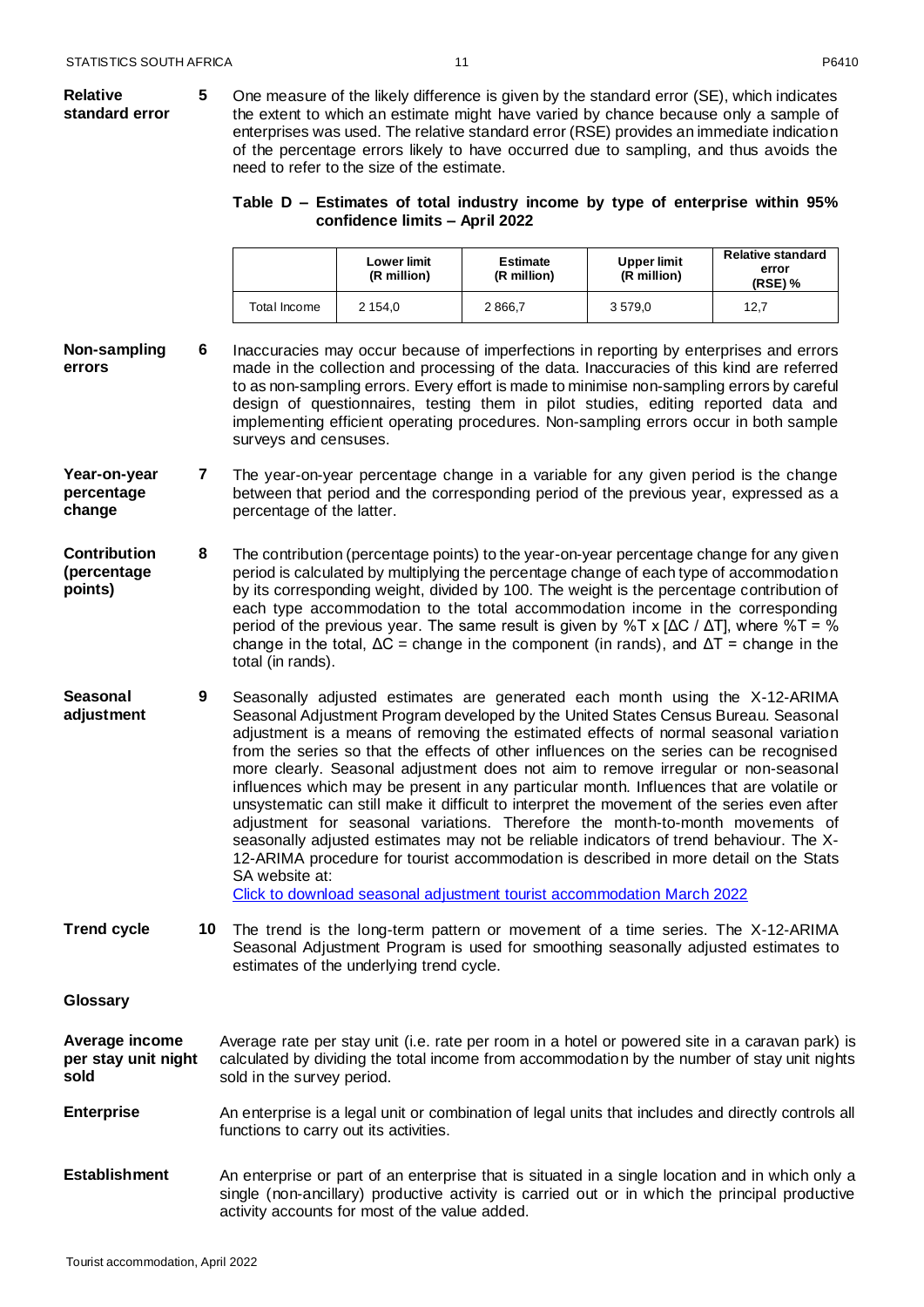| Income from<br>accommodation               | Income from amounts charged for stay units. 'Other' income is excluded (e.g. income from<br>meals).                                                                                                                                                                                                                                                                                                                                                                                                  |  |  |
|--------------------------------------------|------------------------------------------------------------------------------------------------------------------------------------------------------------------------------------------------------------------------------------------------------------------------------------------------------------------------------------------------------------------------------------------------------------------------------------------------------------------------------------------------------|--|--|
| Income from<br>restaurant and bar<br>sales | Income from meals, banqueting and beverages and tobacco sales.                                                                                                                                                                                                                                                                                                                                                                                                                                       |  |  |
| Other income                               | Income from casino gambling, laundry and telephone services, rentals and fees received for<br>transport services, offices, shops, garages, etc.                                                                                                                                                                                                                                                                                                                                                      |  |  |
| <b>Occupancy rate</b>                      | The number of stay unit nights sold, divided by the product of the number of stay units<br>available and the number of days in the survey period, expressed as a percentage.                                                                                                                                                                                                                                                                                                                         |  |  |
| Other<br>accommodation                     | Includes lodges, bed-and-breakfast establishments, self-catering establishments and 'other'<br>establishments not elsewhere classified.                                                                                                                                                                                                                                                                                                                                                              |  |  |
| Stay unit                                  | The unit of accommodation available to be charged out to guests, for example, a powered site<br>in a caravan park or a room in a hotel.                                                                                                                                                                                                                                                                                                                                                              |  |  |
| Stay unit nights<br>sold                   | The total number of stay units occupied on each night during the survey period.                                                                                                                                                                                                                                                                                                                                                                                                                      |  |  |
| <b>Symbols and</b><br>abbreviations        | BR.<br><b>Business register</b><br><b>BSF</b><br>Business sampling frame<br><b>GDP</b><br>Gross domestic product<br><b>DTI</b><br>Department of Trade and Industry<br><b>RSE</b><br>Relative standard error<br><b>SARS</b><br>South African Revenue Service<br><b>SE</b><br>Standard error<br><b>SIC</b><br>Standard Industrial Classification of all Economic Activities<br>Stats SA<br><b>Statistics South Africa</b><br><b>VAT</b><br>Value added tax<br><b>TSA</b><br>Tourism satellite accounts |  |  |
| <b>Total income</b>                        | Includes income from accommodation, income from restaurant and bar sales and 'other'<br>income.                                                                                                                                                                                                                                                                                                                                                                                                      |  |  |
| <b>Tourist</b>                             | A visitor who spends at least one night in the place visited.                                                                                                                                                                                                                                                                                                                                                                                                                                        |  |  |
| <b>Technical enquiries</b>                 |                                                                                                                                                                                                                                                                                                                                                                                                                                                                                                      |  |  |
| Joyce Essel-Mensah                         | Telephone number: (082) 888 2374                                                                                                                                                                                                                                                                                                                                                                                                                                                                     |  |  |

<span id="page-12-0"></span>Email: JoyceE@statssa.gov.za